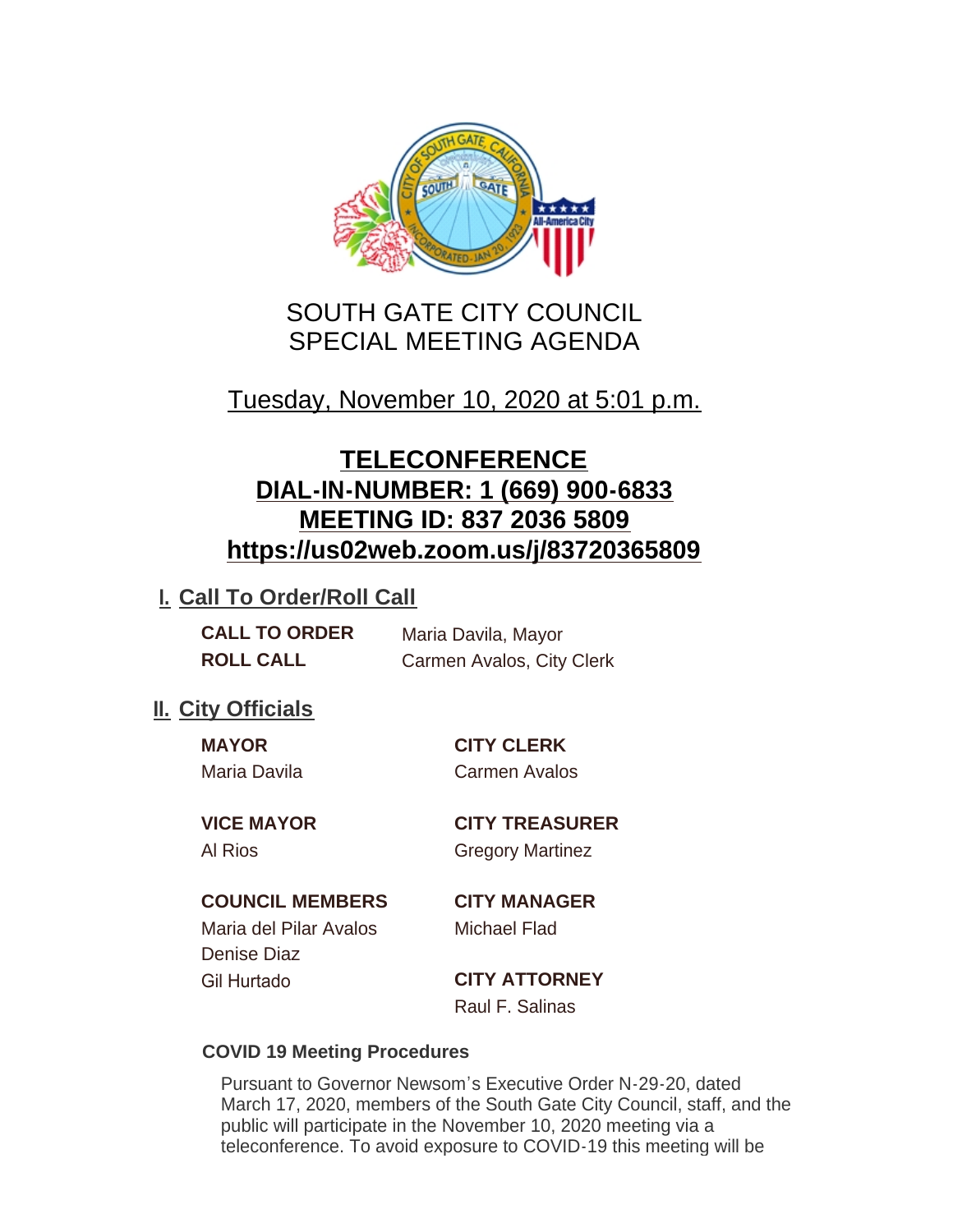teleconference. To avoid exposure to COVID-19 this meeting will be held with City Council Members participating via teleconference by calling Dial-in-Number: 1 (669) 900-6833 and Meeting ID:837 2036 5809 and https://us02web.zoom.us/j/83720365809

Additionally, you may submit your comments electronically by emailing the City Clerk at cavalos@sogate.org.

#### **Procedure for Participation:**

Any person wanting to participate may request to "speak" on an agenda item. Once acknowledged and authorized by the Mayor the person may speak. Alternatively, any person may submit comments on an item electronically by emailing cavalos@sogate.org. Submissions by email must be received 30 minutes prior to the posted start time of the meeting if emailing subject.

Subject line should read: **COMMENTS FOR ITEM \_\_\_\_\_, MEETING OF NOVEMBER 10, 2020**.

Please note, you will enter the meeting muted, but if you want to comment on an Agenda Item or during the public comment portion of the Agenda, raise your hand or press \*9 at the appropriate time indicated by the Mayor. When you are selected to speak, you will hear that you are unmuted, this is the time to make your public comments. Your patience with these changes is appreciated as the City adjusts to new ways of conducting business during the COVID-19 pandemic. Thank you.

**Accessibility:** Reasonable accommodations for individuals with disabilities will be handled on a case-by-case basis and in accordance with the Americans with Disabilities Act and Governor Newsom's Executive Order N-29-20. Please call the Office of the City Clerk at 323.563.9510.

### **Meeting Compensation Disclosure III.**

Pursuant to Government Code Section 54952.3: Disclosure of compensation for meeting attendance by City Council Members is \$650 monthly regardless of the amount of meetings.

## **Closed Session: (ATTY) IV.**

#### **1. CONFERENCE WITH LEGAL COUNSEL – PENDING LITIGATION**

Pursuant to Government Code Section 54956.9(a), 54954.9(b)(3)(C)

- a. Suzy J. Brissette v. City of South Gate
- b. City of South Gate v. County of Los Angeles

Documents:

#### CLOSED SESSION MEMORANDUM.PDF

#### **2. CONFERENCE WITH LEGAL COUNSEL – THREATENED LITIGATION**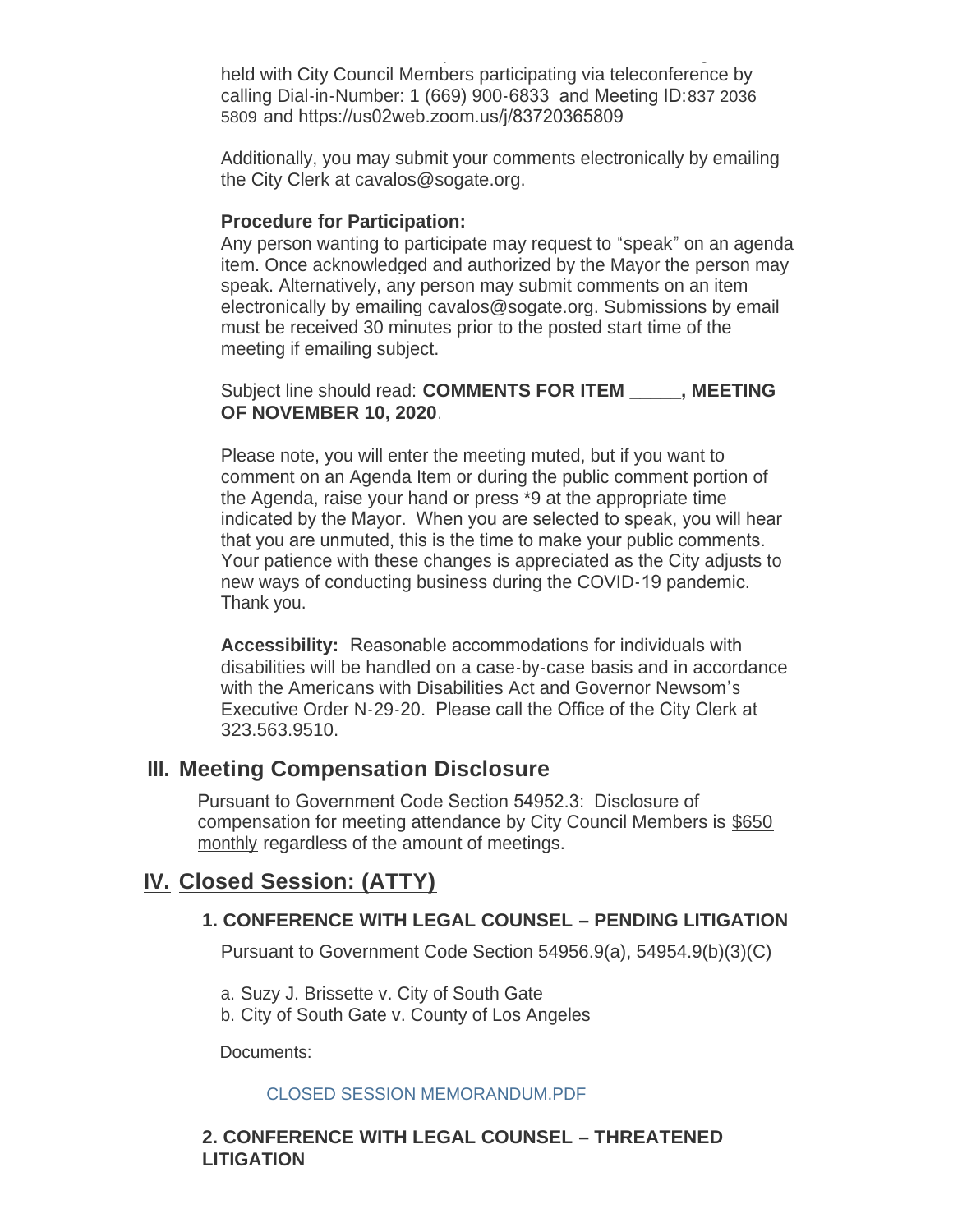Pursuant to Government Code Section 54956.9(b)(3)(D)&(E)

One (1) - Potential Case

#### **3. CONSIDER THE EVALUATION OF PERFORMANCE OF A PUBLIC EMPLOYEE**

Pursuant to Government Code Section 54957 and 54957.6

a. City Manager

#### **4. CONFERENCE WITH LEGAL COUNSEL – REAL PROPERTY NEGOTIATIONS**

Pursuant to Government Code Section 54956.8

a. Property APN: N/A Property: 9599 Pinehurst Avenue, South Gate, California 90280 City Negotiator: Michael Flad, City Manager Negotiating with: Goals Soccer Centers, Inc. Under Negotiation: Terms of Leases

## **Special Meeting Adjournment V.**

I, Carmen Avalos, City Clerk, certify that a true and correct copy of the foregoing Meeting Agenda was posted on November 5, 2020 at 7:35 a.m., as required by law.

Carmen Avalos, CMC City Clerk

Materials related to an item on this Agenda submitted to the City Council after distribution of the agenda packet are available for public inspection in the City Clerk's Office

> 8650 California Avenue, South Gate, California 90280 (323) 563-9510 \* fax (323) 563-5411 \* [www.cityofsouthgate.org](http://www.cityofsouthgate.org/)

In compliance with the American with Disabilities Act, if you need special assistance to participate in the City Council Meetings, please contact the Office of the City Clerk.

Notification 48 hours prior to the City Council Meeting will enable the City to make reasonable arrangements to assure accessibility.